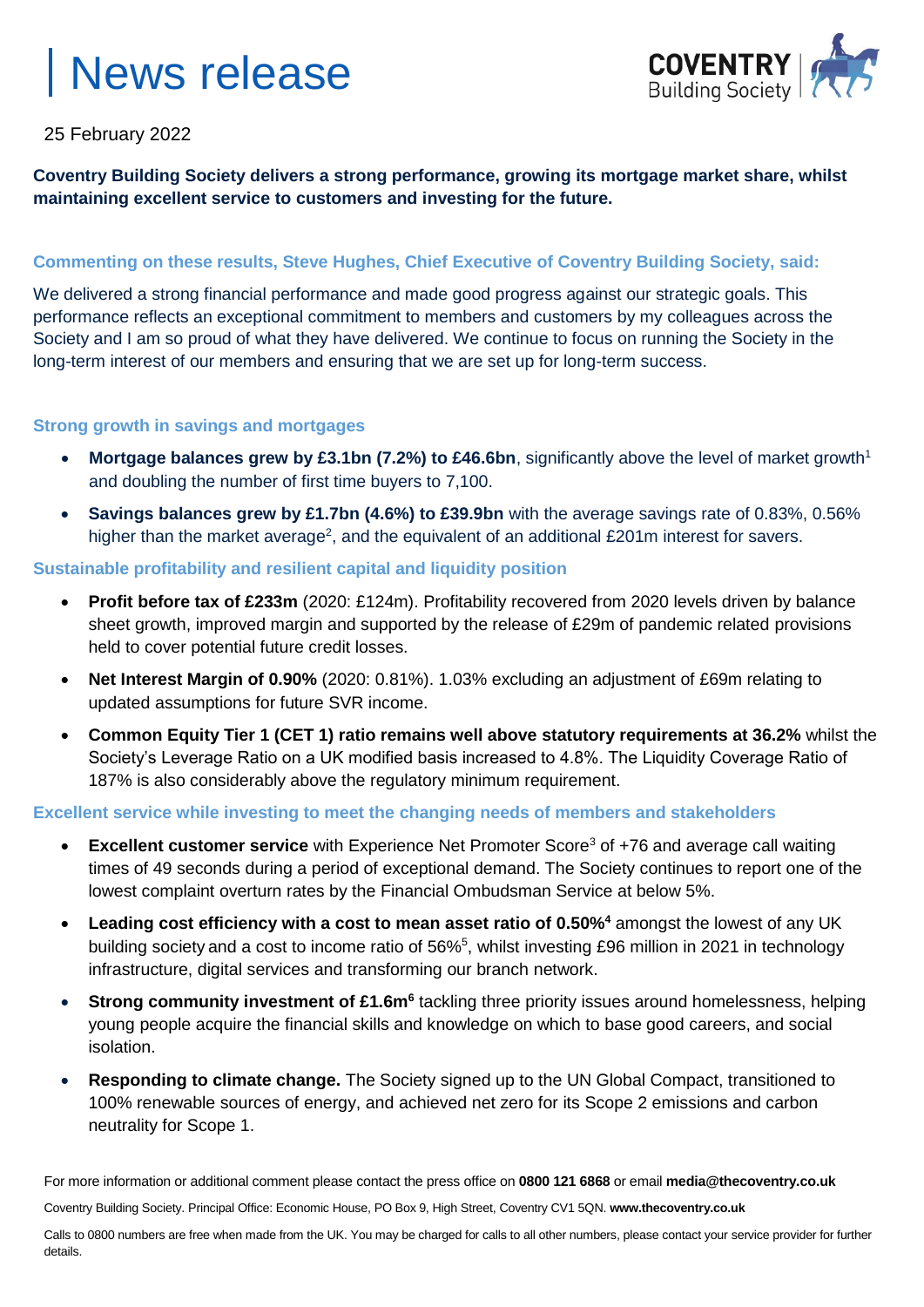

### **Chief Executive's review**

### **Adapting to change**

2021 has again been a year of significant change and continued uncertainty. The early predictions that suggested a global pandemic may take some years to work through look increasingly accurate, and we have continued to adjust to new ways of working. It has been a catalyst for change in many ways as people have altered their aspirations and expectations for the way they want to live and work.

Change brings challenge and opportunity, of course. The first six months of 2021 saw a buoyant mortgage market as the impact of the stamp duty holiday aligned with people's desire for homes with more indoor and outdoor space, which didn't need to be close to work. I am very proud of the way my colleagues, the majority working remotely, stepped up and delivered fantastic service to brokers and members during these months. Together we delivered record volumes of mortgage applications and completions.

We also felt the challenge of the low interest rate environment. With more uncertainty and fewer opportunities to spend on entertainment and socialising, many households accumulated higher savings in non-interest earning current accounts. This excess funding, concentrated in the high street banks, resulted in significant competitive pressure in the mortgage market in the latter half of the year and I expect this to continue into 2022. It is clearly a tough time for savers and we continue to pay the best rates we can whilst maintaining the Society's financial resilience and balancing the long-term needs of all our members.

The change caused by the pandemic extends to our own ways of working. Our priority has been people's safety and wellbeing, and I would like to thank everyone - colleagues and members alike – who helped keep each other safe with no interruption to our excellent service throughout this year.

We have adapted to 'hybrid working', learning how to balance the benefits of increased working from home with those of working collaboratively in the office. This will continue to evolve as the pandemic declines. However, I believe that the progress we're making on our digital journey, the developments to our brand, our accreditation as a 'Great Place to Work' and the stride forward on our Environment, Social and Governance (ESG) strategy all point to a business that is adapting successfully to new ways of working and the changing demands of consumers and society as a whole.

### **Our purpose and strategy**

Our purpose and strategy underpin this progress. The pandemic may be a catalyst for change but a broader transformation is happening as businesses, governments and the public recognise the need for sustainable solutions to the big issues – whether climate change, equality of opportunity, the housing market or how we support savers.

We are a simple business, with an absolute focus on savings and mortgages. It is a business model that has stood the test of time with an emphasis on resilience and stability that is as relevant today as it has ever been. Sustainability is part of our DNA, and at the heart of our long-term approach to delivering value to members.

But I believe we can do more, and 18 months into this fantastic role I can see how our ambition is starting to transform what we do.

We describe our purpose as 'Giving people the power to be better off through life'. This is represented externally by our brand promise to be 'All together, better'. These statements reflect both our commitment to mutuality and the importance of all our stakeholders in delivering a sustainable and successful future.

### **A strong performance**

In 2021, we grew our mortgage and savings balances, took the opportunities presented by a growing market to improve our profitability to a more sustainable level, invested in our brand, channels and technology and maintained a strong focus on costs, whilst delivering excellent service and continued value to our members.

Profit before tax of £233 million was significantly higher than in 2020 (£124 million) reflecting the strong demand for mortgages, improved margins and lower credit losses throughout the year. To some extent, this was a game of two halves and we took decisions to slow growth in the latter months in the face of an increasingly competitive market and the sharp contraction of margins – a clear example of both our long-term perspective and member-focused purpose. Our aim is always to optimise profitability rather than maximise it, to underpin our long-term financial resilience, fund investment in future services and keep members' money and data safe and secure.

During the year we also updated our accounting estimate for future Standard Variable Rate (SVR) mortgage income, reflecting our view that customers will switch products at the end of their fixed rate periods more quickly in future based on planned improvements to our

For more information or additional comment please contact the press office on **0800 121 6868** or email **media@thecoventry.co.uk**

Coventry Building Society. Principal Office: Economic House, PO Box 9, High Street, Coventry CV1 5QN. **www.thecoventry.co.uk**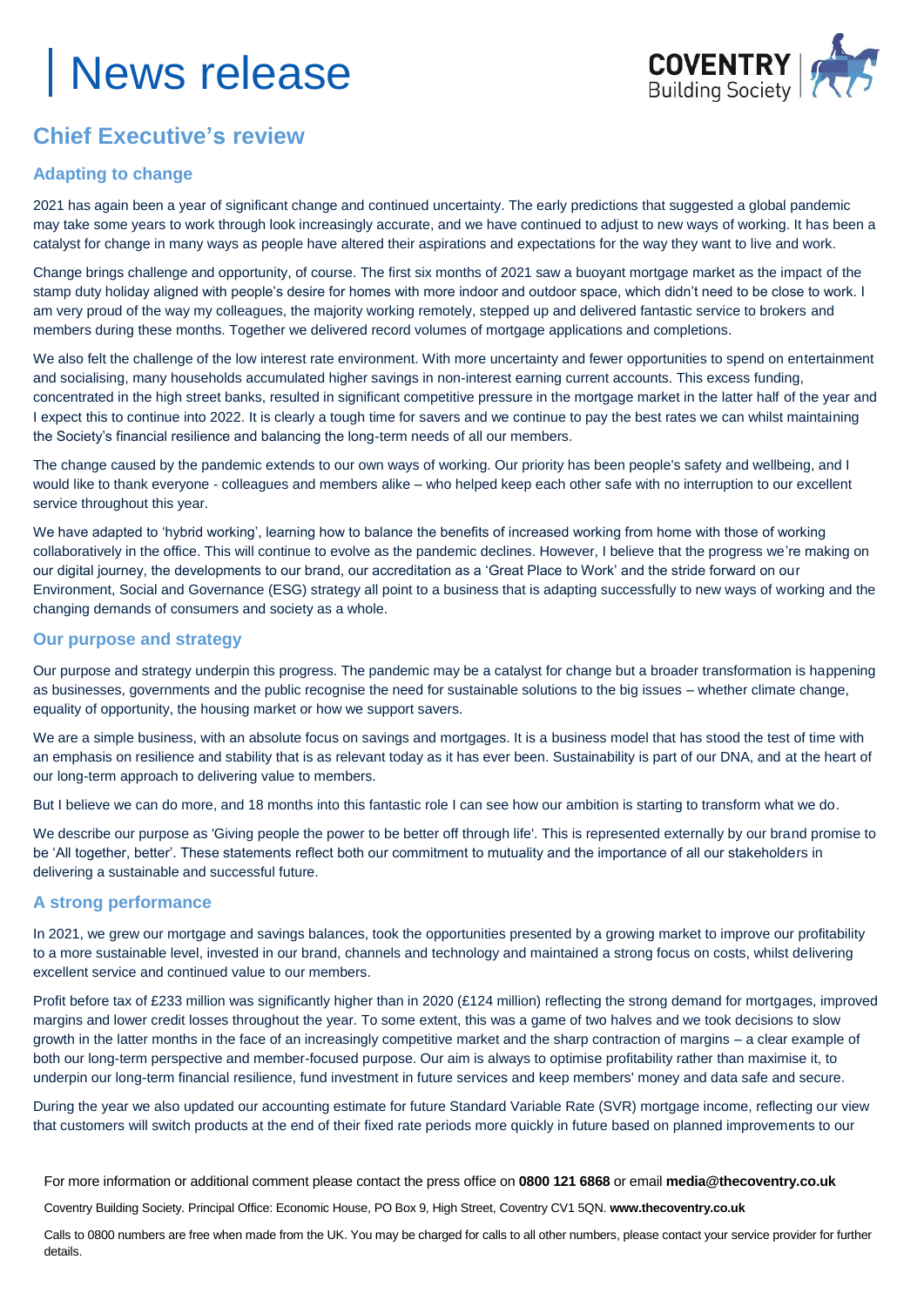

mortgage systems and market trends. This adjustment reduced our profits by £69 million in the year and as a result has importantly reduced the risk of volatility in our profit in future periods as consumers interact with their mortgage providers in a more automated, digital way.

Our mortgage growth of 7.2% (2020: 3.0%) was not only higher than the previous year but higher than the market overall<sup>1</sup>. The end of the temporary reduction in Stamp duty led to record purchase and redemption activity, followed by rise in remortgage and product transfer transactions towards the end of the year as interest rate expectations increased. Equally important was the strength of the labour market as the furlough scheme ended, which helped support both demand for new mortgages and the continued repayment of our existing loans. At just 0.10%<sup>7</sup> (2020: 0.09%) we continue to record very low levels of arrears and have released £29 million of provisions that were set aside for potential credit losses in 2021 that may have resulted from the economic impact of the pandemic. Although uncertainty remains, these more worrying economic outcomes for our customers did not emerge.

We extended our participation in the first time buyer sector, helping more people move into their first home, as well as launching an incentive for existing or new borrowers to increase the energy efficiency of their property. By designing the Green Together Reward as an addition to any new mortgage or change to existing borrowing, our aim was to encourage the take-up of this environmental incentive. The modest demand to date, however, shows that industry, government and homeowners collectively have more to do to address the energy inefficiencies of UK housing stock. We see our support for this in the coming years as an intrinsic part of our purpose and strategy.

It's not just the design of our mortgages that makes a difference but the exceptional service we provide too. I want to thank colleagues who supported our mortgage delivery and maintained an exemplary level of service throughout the year despite the increased volume of transactions. I know that their efforts were hugely appreciated by our broker partners and customers aiming to complete moves before stamp duty deadlines, and they thoroughly deserve the independent accolades they have received from Which? and Fairer Finance.

Our savings balances increased by 4.6% (2020: 5.3%) during a year in which we had to balance the returns we offer savings members with our long-term sustainability. However, we continued to pay above market pricing with our average savings rate of 0.83% comparing favourably with a UK average savings rate of 0.27%<sup>2</sup>. This meant we paid additional interest of £201 million to our savings members<sup>2</sup> in 2021 (2020: £196 million) when compared with the market average, and this long-term value is something we are very proud of.

We also launched purposeful savings propositions, which encourage the savings habit and strengthen the relationship between members and the Society. Our First Home Saver is a clear example of this, incentivising and supporting people aiming to take their first step on the housing ladder, and our Regular Saver was singled out as the best in the market. We also ran a successful pilot looking at member loyalty as a means of demonstrating the benefits of mutuality and will do more on this in the future. Our commitment to savings was recognised by Savings Champion, which awarded us 'Best Building Society for Savings'.

It is great to receive external recognition for the fantastic service we provide as well as the quality of our products. Overall, the service my colleagues delivered in 2021, as measured by Net Promoter Score<sup>3</sup> (NPS), improved from +73 in 2020 to +76 in 2021 – an incredible achievement given the volume of activity we experienced at times though the year and the challenges of the pandemic.

Our aim is to support the investment we're making in our future whilst maintaining a cost advantage to compete in today's market. Our continued growth in 2021 helped ensure that our cost to mean asset ratio remained broadly stable at 0.50%<sup>4</sup> (2020: 0.49%), despite total management expenses increasing to £264 million (2020: £246 million). Our investment of £96 million in technology and change programmes shows the importance we attach to enhancing our digital infrastructure and the Society's IT resilience as well as developing new services. Cost, however, remains a key focus for the Society, which benefits from the simplicity of our business model and focused strategy.

Our profit in the year enabled us to maintain our strong capital ratios. Our Common Equity Tier 1 ratio was 36.2% (2020: 33.0%), well above the regulatory minimum requirements. Our Leverage Ratio was 4.8% (2020: 4.6%) and our Liquidity Coverage Ratio was 187% (2020: 179%).

### **Known for a better service today and investing for tomorrow**

Financial services are changing fast, and at times it feels as if you have to run to stand still. However, in 2021 we took significant strides in delivering our change agenda, and can now demonstrate a track record of progress which is essential to our future success.

Central to this is building the strong technology infrastructure and operational resilience that underpin the services we provide today and the services we'll introduce over the coming months and years. We completed the Infrastructure Transformation Programme so that our new data centres are up and running, and upgraded our databases and testing capability to enable future changes to be introduced more quickly and efficiently.

For more information or additional comment please contact the press office on **0800 121 6868** or email **media@thecoventry.co.uk**

Coventry Building Society. Principal Office: Economic House, PO Box 9, High Street, Coventry CV1 5QN. **www.thecoventry.co.uk**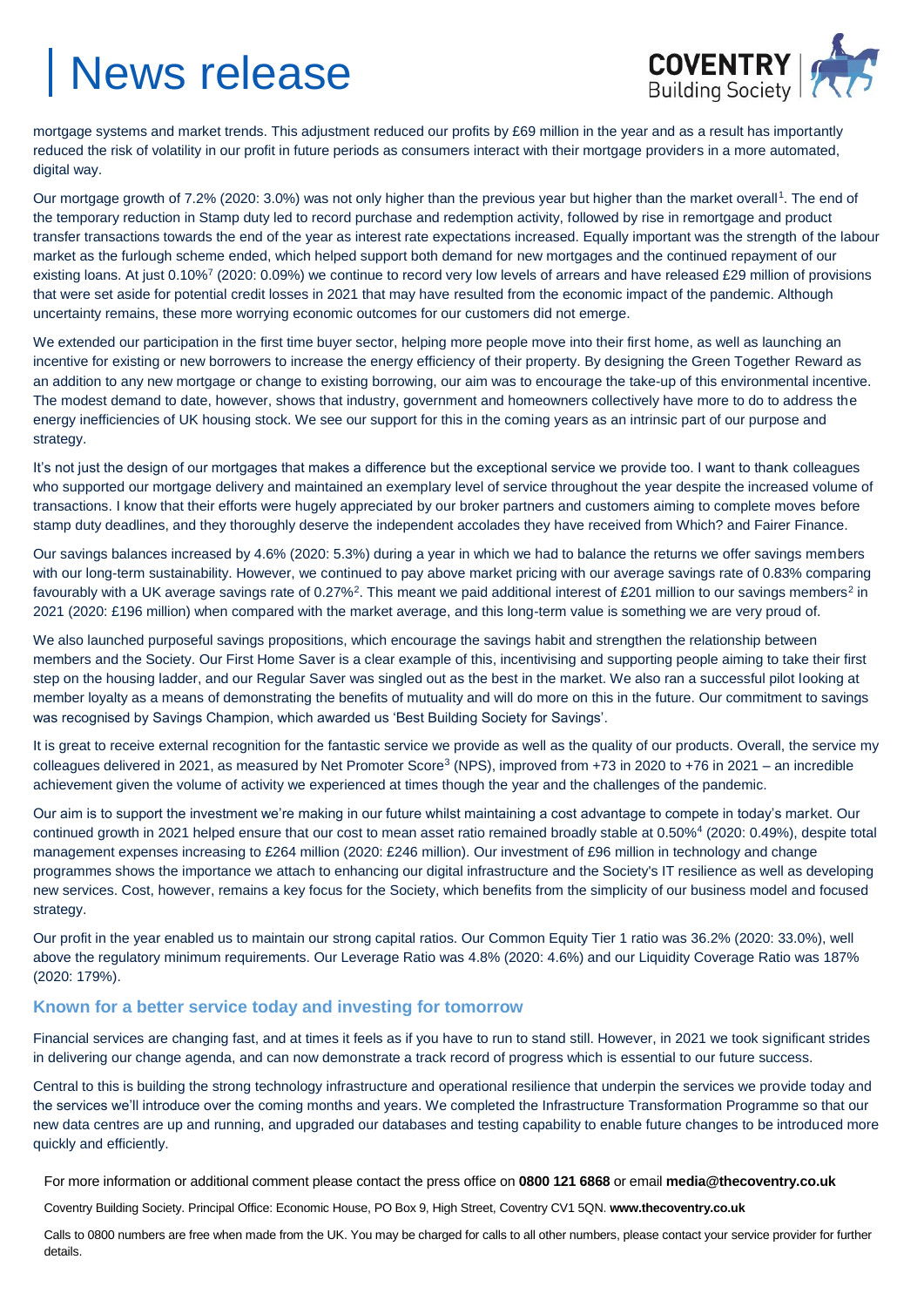

We made big progress on our digital journey. Our multi-year programme to make our mortgage offer more tailored to individuals, as well as easier and quicker service for borrowers and brokers alike, is delivering tangible results. Borrowers can now complete product transfers online using a new self-service capability that extends to owner-occupier and buy to let products. It is a better service for borrowers, adds scale to our business, reduces risk and is more operationally efficient. Brokers love the new webchat support we launched this year, which complements the intermediary support teams in delivering our leading service. We redesigned our website and upgraded our online services, making them simpler and more accessible and incorporating many changes that members have asked for. The progress can be clearly seen in our online service users NPS<sup>3</sup> which rose from +20% to +46% during the year. This underpins our ability to grow the Society in future years and meet the changing expectations of our members.

We aim to provide a brilliant integrated experience whatever channel our members choose to use and have made great progress with our branch investment too. We have now redesigned and refurbished 50 branches to fantastic feedback from members and colleagues, including relocating a number to better locations and opening our first new branch for many years. The programme is on schedule to complete the refurbishment of all remaining branches during 2022.

We are matching our investment in services with an increased focus on brand. We launched a new 'look and feel' that helps us stand out in the crowded financial marketplace. And in May we announced our naming rights sponsorship of the Coventry Building Society Arena, in partnership with Wasps Rugby. The Arena is a sporting hub, hosting elite rugby, netball and football as well as being part of the Commonwealth Games and Rugby League World Cup. It is also a unique entertainment, business conference and exhibition centre that makes it a nationally important venue. We want to be locally loved and nationally famous and with over 1.6 million visitors every year, and in a prime location in the heart of the country, the sponsorship will ensure that more people know about the Society as well as enable many purposeful opportunities to support our ambition, our community partners and other stakeholders.

### **Making a difference**

I mention purpose deliberately. As I said earlier, a transformation is starting to take place in people's attitudes and behaviours which is also reflected in government policy and regulations. Collectively the Environment, Social and Governance (ESG) agenda is challenging businesses to deliver financial and operational success in new and sustainable ways.

Our environmental commitments are set out in our Climate Action Plan which sets out tangible measures covering our use of resources and performance on emissions, as we investigate the wider impact of our lending. In addition to the Green Together proposition I mentioned earlier, we have transitioned to 100% renewable sources of energy, including the installation of solar panels at our head office site. We have achieved net zero merits for our Scope 2 emissions and carbon neutrality for Scope 1. Collectively, these actions show that this is not something we are talking about but doing.

We have transformed our Social agenda helping young people acquire the skills and knowledge on which to base good careers, tackling isolation and homelessness amongst the more vulnerable members of society.

These are tough problems, made worse by the pandemic, and we have had to adapt and change the way we help. For example, we moved all our work with schools online, including a curriculum-based numeracy package called Coventry Counts, developed in conjunction with local educationalists, which was taken up by 50 schools in its first week of operation. We also extended our online employability support to include webinars for all sixth form students in Coventry.

The key is forming long-term partnerships with charities that share our goals, and concentrating our resources on issues and in places where we can make most difference. We now work with six charities across Coventry and in 2021 began to use dormant account funding to support the long-term delivery of programmes across the city. We've also been proud to support Coventry's UK City of Culture year which brought together our commitment to the city and our community goals.

One of our successes over many years has been using the strength of our savings brand to generate funding for charities through affinity products. In particular we have enjoyed a tremendous relationship with The Royal British Legion, which has resulted in donating £19.4 million since 2008, including £0.6 million in 2021, its centenary year. Over the same period, we have also donated over £1 million through affinity accounts to smaller, local charities, primarily in the South-West region. As we look forward, we plan to align our financial and organisational strengths more closely to our new community strategy.

### **Flexible and engaged colleagues**

None of this would have been possible without the hard work and dedication of my colleagues. I strongly believe that our people are our greatest asset and, in what continues to be a very challenging time for them personally and their families, I have been hugely impressed by the way they have stepped up and delivered for our members.

For more information or additional comment please contact the press office on **0800 121 6868** or email **media@thecoventry.co.uk**

Coventry Building Society. Principal Office: Economic House, PO Box 9, High Street, Coventry CV1 5QN. **www.thecoventry.co.uk**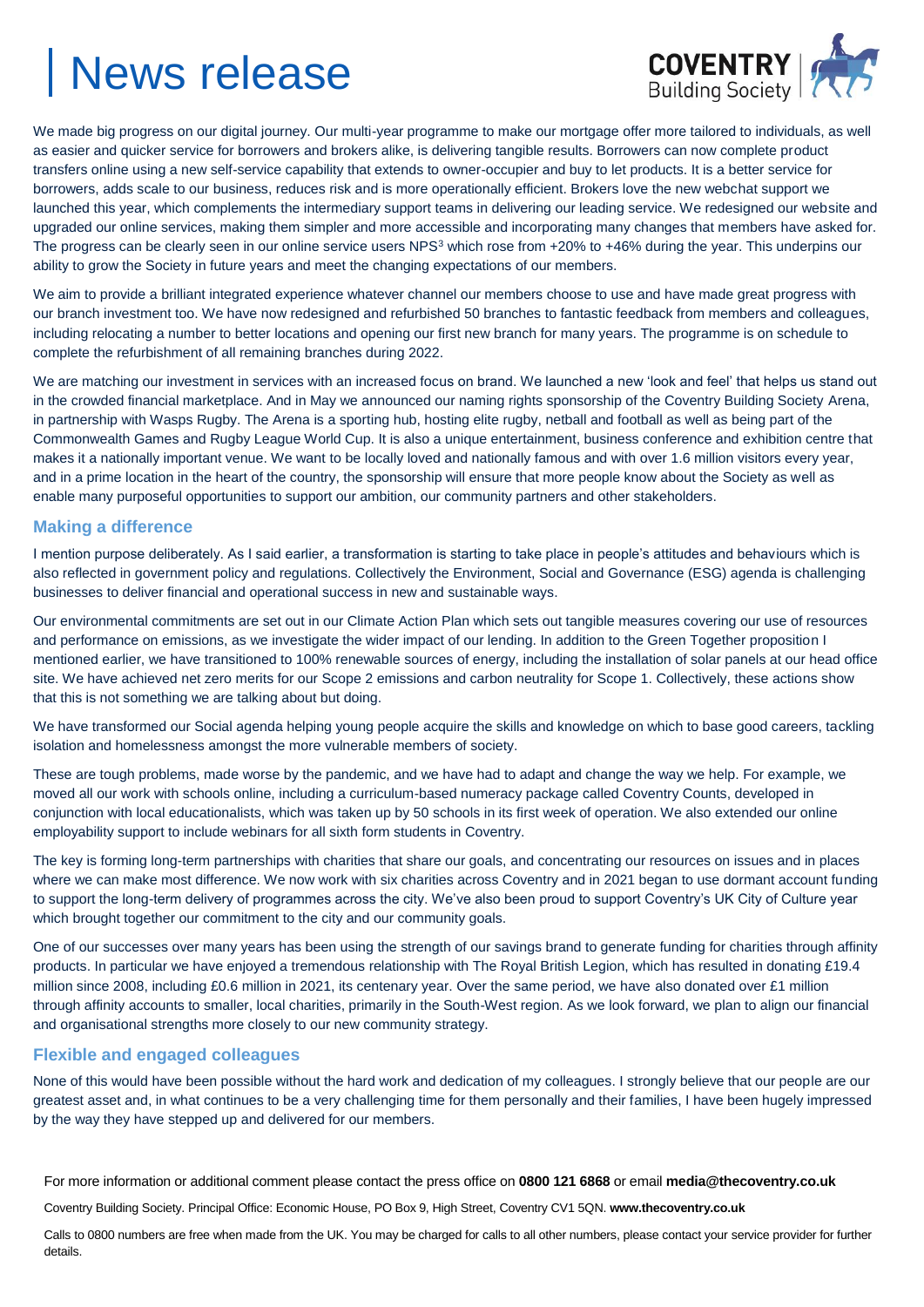

Although 2021 ended in similar fashion to 2020, with concerns about tighter restrictions and an uncertain start to the year ahead, it felt very different overall. Whilst our priority remains the safety of colleagues and members, we are also seeing how working from home for an extended period of time is leading to a fundamental shift in the way many people view their relationship with work.

We have adapted accordingly and moved towards a 'hybrid' way of working that blends home working and time in the office for nearly 2,000 colleagues. This is not 'one size fits all' but varies according to the type of work undertaken and the individuals themselves. In many ways, it meets our ambition to empower colleagues and to offer careers at the Society that challenge and develop our people.

I am proud of the fact that around 200 colleagues per year move into a new role at the Society, meaning 40% of our vacancies are filled through internal moves. We are committed to at least 40% of our senior management roles and above being held by women compared to 37% at the end of 2021. We have also set a target of 25% of all management roles to be held by people from ethnically diverse backgrounds compared to 12% now. Our commitment to making progress is demonstrated by signing the Race at Work Charter, our sponsorship of the MOBO awards and the creation of inclusion and diversity groups. I believe passionately in inclusion, not just as 'the right thing to do' but something with enormous value to us as a firm and to wider society.

Our approach to inclusion and diversity, the support we give colleagues to develop and progress, the flexibility we show in our ways of working, our commitment to a rewarding career and the help that's there when colleagues experience tough times were all tested against the benchmark of the Great Place to Work survey. I was delighted that the Society was accredited as a Great Place to Work at our first go, a benchmark that I am committed to building on in coming years.

There is no doubt that expectations of work are changing fast, and to succeed we must embrace the opportunities that this presents. We will continue to attach great importance to listening to our colleagues, whether virtually, or through My Society, our colleague forum attended by Jo Kenrick, our Deputy Chair. It is a strength of the Society and hugely helpful in informing our decision making.

#### **Looking forward**

I started by saying that the pandemic is proving a catalyst for change.

I have no doubt that future success will depend on taking a long-term view. This is a strength of the mutual business model. We will continue to run the Society prudently and in the interests of our members by providing excellent service and propositions that offer great value. We are investing to deliver this integrated service across our branches, contact centres and digital channels, and developing new propositions to help people save and buy their own homes.

At the same time these will be increasingly aligned to our sustainability agenda, and highlight the positive impact we can have on wider society and the environment. We can be 'All together, better' through taking account of our responsibilities to all our stakeholders.

I am confident about the year ahead. We have shown, despite the challenges of the pandemic, that we can meet the needs of today's members whilst laying the foundations for the future. We will continue to change and adapt to new ways of working, and enhance our resilience in the face of any future economic and competitive headwinds. I would like to thank our members, colleagues, customers and partners for their support and loyalty. The pandemic has challenged all of us over the last two years, and I hope that 2022 will see us emerge from the uncertainties and worries it has presented. I look forward to working with colleagues to deliver our exciting and ambitious plans on behalf of our members.

1. Source: Bank of England.

- 3. Net Promoter Score (NPS) is a measure of customer advocacy that ranges between -100 and +100 which represents how likely a customer is to recommend our products and services.
- 4. Administrative expenses, depreciation and amortisation/Average total assets.
- 5. Administrative expenses, depreciation and amortisation/Total income.
- 6. Total community investment made by the Society including donations from the Society and fundraising activities.
- 7. Percentage of mortgages where arrears are more than 2.5% of the balance.

### **Chief Financial Officer's review**

### **Income Statement**

#### **Overview**

In 2021, the Society improved its financial performance after the challenges in 2020 as a result of the Covid-19 pandemic. The following significant factors impacted the 2021 financial results:

For more information or additional comment please contact the press office on **0800 121 6868** or email **media@thecoventry.co.uk**

Coventry Building Society. Principal Office: Economic House, PO Box 9, High Street, Coventry CV1 5QN. **www.thecoventry.co.uk**

<sup>2.</sup> Based on the Society's average month end savings rate compared to the CACI market average rate for savings accounts, excluding current accounts and offset savings, for the first 11 months of the year. This measure and comparative have been updated in the year to use CACI source data for the market rate; previous source Bank of England.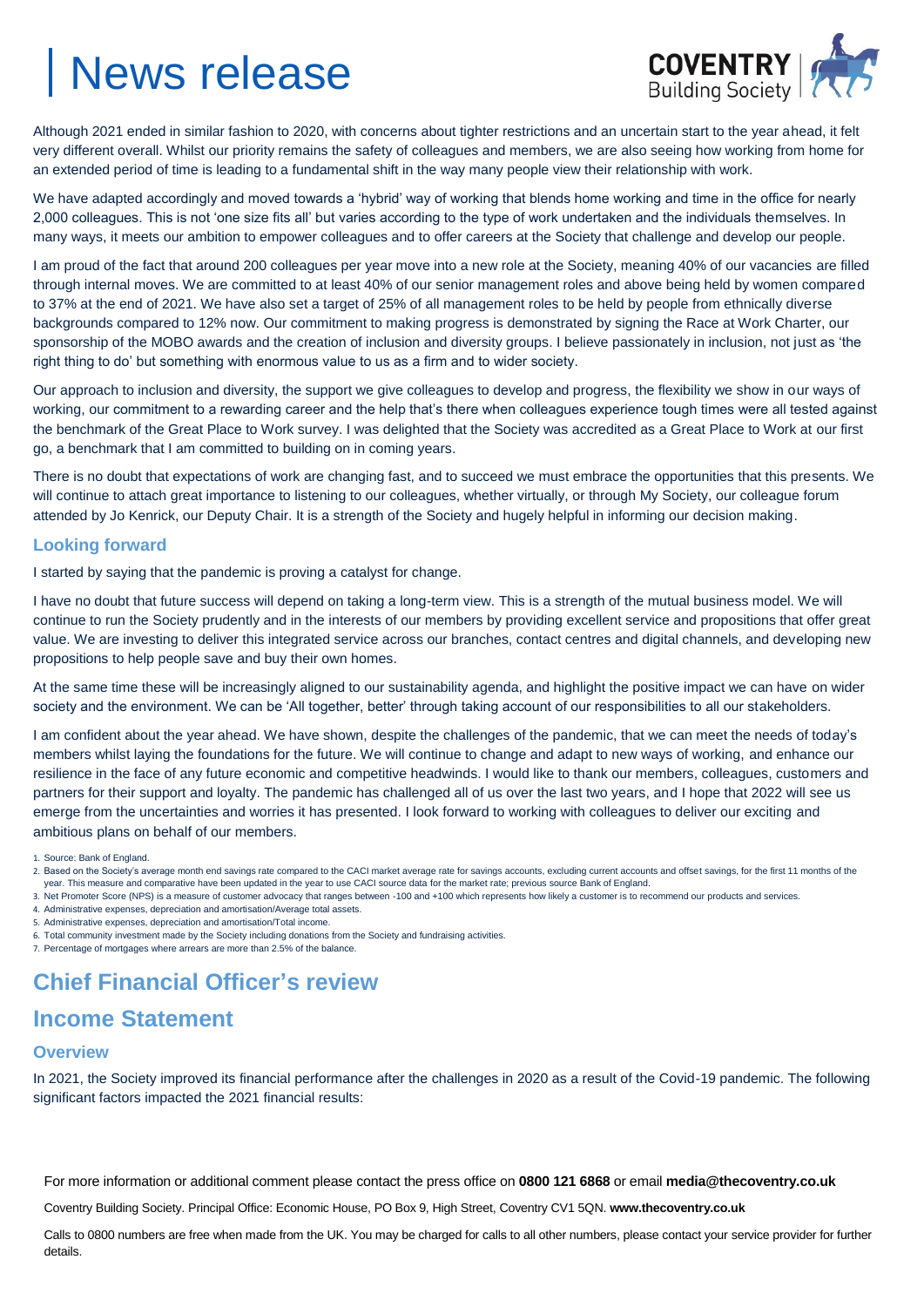

- Net interest income increased by £67 million, supported by improved mortgage margins in the first half of 2021, lower funding costs and after a £69 million reduction to our expectations for future Standard Variable Rate (SVR) income. The increase in the Bank of England Bank Rate in December 2021 did not have a material impact on our result for the year.
- Expected credit losses (ECLs) did not emerge at the level assessed at the end of 2020 with those mortgage customers who took payment holidays having returned to making full mortgage payments in the vast majority of cases and house price growth remaining strong. As a result £29 million of ECL provisions were released during the year, compared to a charge of £36 million in 2020.

As a result, profit before tax increased to £233 million (2020: £124 million) which is a more normal level of profit relative to our size and high level of growth in the period.

|                                            | 2021    | 2020    |
|--------------------------------------------|---------|---------|
|                                            | £m      | £m      |
| Interest receivable                        | 833.9   | 859.9   |
| Interest payable                           | (357.7) | (451.4) |
| <b>Net interest income</b>                 | 476.2   | 408.5   |
| Other income                               | (1.4)   | (0.1)   |
| Losses on derivatives and hedge accounting | (6.6)   | (0.7)   |
| <b>Total income</b>                        | 468.2   | 407.7   |
| Management expenses                        | (263.5) | (245.6) |
| Impairment release/(charge)                | 28.7    | (36.4)  |
| Provisions                                 |         | (0.5)   |
| Charitable donation to Poppy Appeal        | (0.6)   | (0.8)   |
| <b>Profit before tax</b>                   | 232.8   | 124.4   |
| Tax                                        | (42.0)  | (23.0)  |
| <b>Profit after tax</b>                    | 190.8   | 101.4   |

#### **Net interest income**

Net interest income increased to £476 million (2020: £409 million).

Before the adjustment to future SVR income, interest receivable on mortgages increased by £33 million as a result of the growth in balances, although the average interest rate paid by our mortgage customers fell slightly in the year. The remaining £10 million increase related to interest receivable on treasury assets.

Interest payable on retail savings reduced by £86 million as savings rates continued to fall across the market. The Society continued to pay favourable savings rates, returning £201 million (2020: £196 million) in member value compared to market average rates<sup>8</sup>, whilst continuing to invest in the Society and maintain its long-term resilience.

The remaining £7 million movement related to lower interest payable on other borrowings and hedging instruments.

The Bank of England Bank Rate remained at 0.10% for most of 2021, and the increase to 0.25% in December 2021 had no material impact on 2021 results.

The increase in net interest income was partly offset by an accounting adjustment of £69 million as a result of an update to the Society's estimate of future SVR income on mortgages.

This estimate was revised lower in 2021 as a result of the change in future assumptions relating to mortgage redemptions with expectations that customers will spend less time paying SVR at the end of their fixed rate period. This flows from our investment in digital mortgage switching being implemented from 2021 to 2023, and similar investment by other firms, making more cautious income recognition assumptions appropriate.

This adjustment has removed the majority of our 'Effective Interest Rate' asset for future SVR income which is now £17.3 million (2020: £71.1 million), reducing the risk of future income volatility.

For more information or additional comment please contact the press office on **0800 121 6868** or email **media@thecoventry.co.uk**

Coventry Building Society. Principal Office: Economic House, PO Box 9, High Street, Coventry CV1 5QN. **www.thecoventry.co.uk**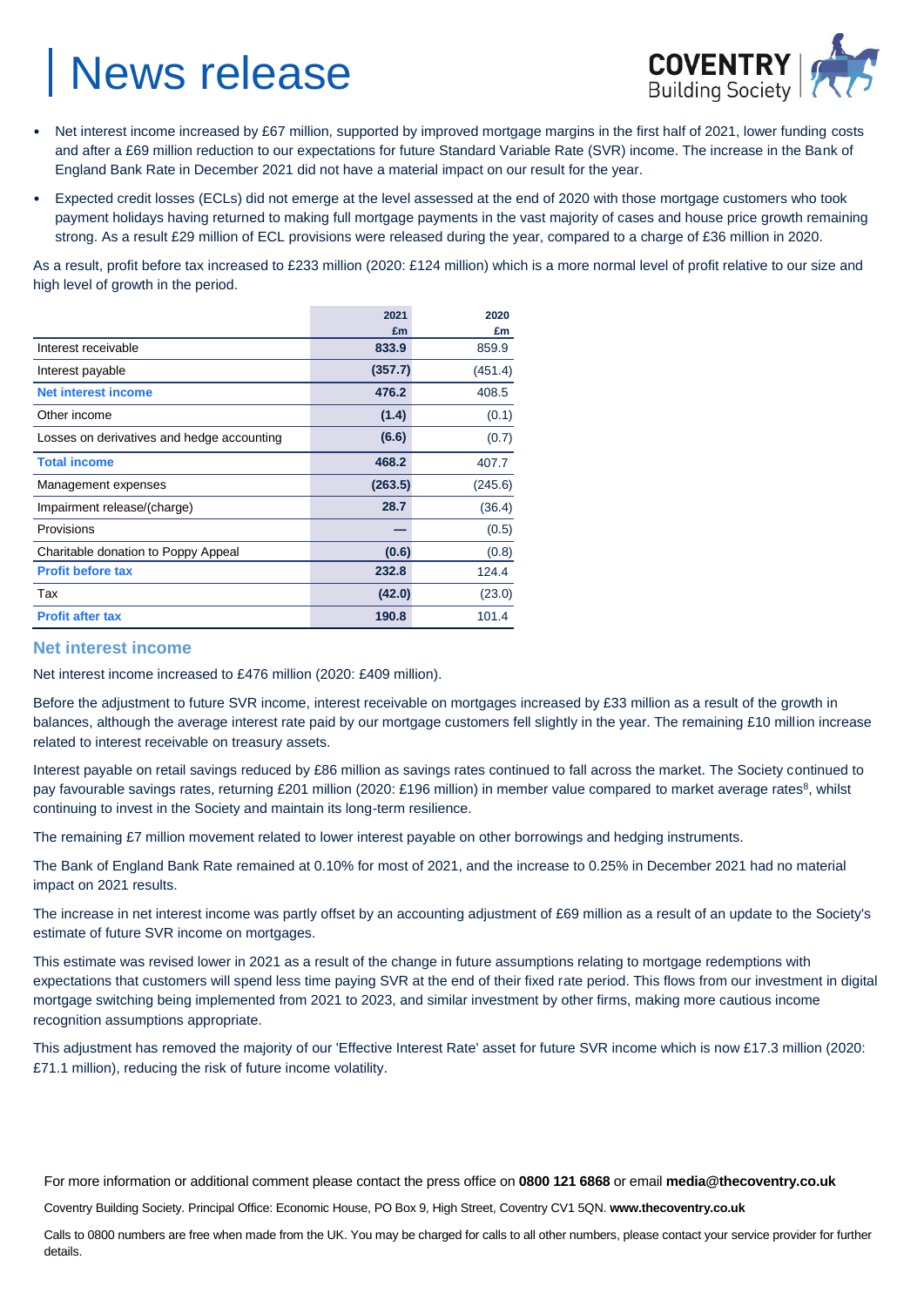

### **Net interest margin**

At 0.90%, our net interest margin improved significantly from the 0.81% reported in 2020 as a result of the movements in net interest income outlined above relative to our average total assets. Excluding the impact of the accounting adjustment for SVR the net interest margin for the year would have been 1.03%.

As a result of a more competitive market, new mortgage margins fell in the second half of 2021. This is expected to reduce net interest margin beyond 2022.

|                      | 2021   | 2020   |
|----------------------|--------|--------|
|                      | £m     | £m     |
| Net interest income  | 476    | 409    |
| Average total assets | 53,014 | 50,515 |
|                      | $\%$   | $\%$   |
| Net interest margin  | 0.90   | 0.81   |

### **Derivatives and hedge accounting**

The Society uses derivative financial instruments (swaps) solely for risk management purposes to manage interest rate and currency risk arising from its fixed mortgage and savings activity and from non-sterling and fixed rate wholesale funding.

The Society applies hedge accounting where possible and its approach continued to be effective throughout the period. The overall impact in the Income Statement is significantly reduced compared with the underlying movements in swap valuations seen in the market. The loss of £7 million for the year represents hedge ineffectiveness and fair value movements on derivatives where hedge accounting has not been obtained (2020: £1 million).

### **Management expenses**

Overall management expenses increased by £18 million or 7%. The majority of the increase was due to the impact of higher variable pay in recognition of the strong performance against our targets, salary and cost inflation, continued investment to improve the resilience of services to members, enhancements to online services and investment in our new mortgage platform. We also continued our refurbishment of branches.

Ensuring that we spend our members money wisely and maintain our cost efficiency advantage is a key part of the Society's strategy. The cost to mean total assets ratio of 0.50%<sup>9</sup> (2020: 0.49%) is expected to remain among the lowest in the UK building society sector. The cost to income ratio improved to 56%<sup>10</sup> (2020: 60%). Excluding the impact of the accounting adjustment for SVR income, the ratio for the year would have been 49%.

### **Expected credit losses**

The performance of our mortgage book improved compared with our expectations following the emergence of the Covid-19 pandemic. In 2020, the Society granted 40,000 mortgage Covid-19 payment holidays, none of which were active at 31 December 2021. The vast majority of customers returned to making full mortgage payments and only 0.10% of all of our mortgage customers were in arrears of greater than 2.5% of the balance at the year end (2020: 0.09%).

Despite a continued cautious approach to estimating expected credit losses (ECLs), our improving credit performance together with an improved economic outlook resulted in a reduction to our provision for ECLs and a release of £29 million (2020: charge of £36 million) has been recognised in the accounts.

Notwithstanding this improved performance, uncertainty remains and judgement has been required in order to calculate the provision required at 31 December 2021. We have continued to consider a range of potential scenarios including a severe downside where house prices fall by around a third and unemployment more than doubles.

At the year end, total provisions were £19 million, of which £9 million related to post model adjustments (PMAs) where the risks were not assessed as adequately captured in the Society's modelling. This has reduced from 2020 where a total provision of £48 million was recognised, of which £38 million was PMAs.

The adjustments cover the following risk areas:

• The potential for losses as a result of cladding remediation on flats where fire safety standards have not been met.

For more information or additional comment please contact the press office on **0800 121 6868** or email **media@thecoventry.co.uk**

Coventry Building Society. Principal Office: Economic House, PO Box 9, High Street, Coventry CV1 5QN. **www.thecoventry.co.uk**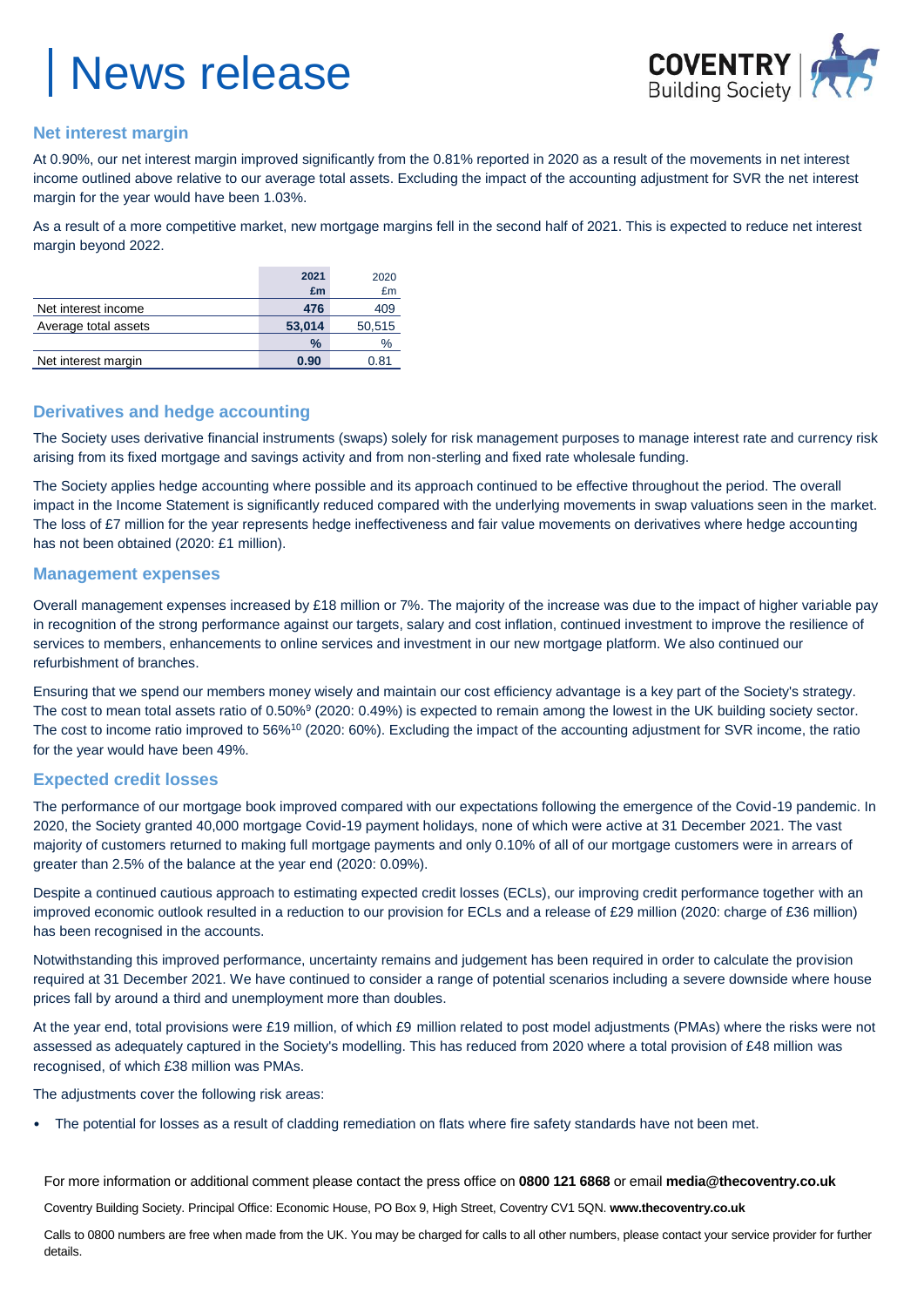

- Risks relating to Covid-19 payment holidays for accounts with extended payment holidays or additional risk flags.
- A more granular assessment of house price information which provides a more accurate view of indexed loan to values (LTVs) and risks associated with pockets of negative equity.
- Risks which cannot easily be modelled such as for fraud within the portfolio.

In 2020 there were adjustments which covered risks relating to all Covid-19 mortgage payment holiday accounts and for the potential of a house price index (HPI) fall once support measures such as the stamp duty holiday and furlough were removed.

Following the continued good performance of the mortgage book and sustained house price performance, these adjustments are no longer required.

The remaining £9.6 million of ECL provision relates to the modelled losses, including the impact of alternative economic scenarios. The alternative scenarios reflect a range of possible outcomes as the economy recovers from the pandemic.

IFRS 9 requires loans to be assessed as 'stage 2' where there has been a significant increase in credit risk. Loans are held in stage 2 until such a time when they are considered to have 'cured' by performing for a sustained period of time, typically 12 months from the stage 2 trigger event. In 2021 stage 2 accounts reduced to 6.9% (2020: 8.2%). 92.7% of the book remains in stage 1 (2020: 91.3%).

As a result of these changes the ECL provision now equates to 0.04% of the overall mortgage book (2020: 0.11%).

### **Charitable donation to the Poppy Appeal**

The Society continued to support The Royal British Legion's Poppy Appeal with £0.6 million donated during the year (2020: £0.8 million), bringing the total donated over the Society's relationship with the Legion to £19.4 million.

### **Taxation**

In 2021, the corporation tax charge was £42 million (2020: £23 million), reflecting an effective tax rate of 18.0% (2020: 18.5%). In 2021 it was announced that from 2023 the Corporation Tax rate is set to increase to 25% and the banking surcharge is set to decrease to 3%. Due to the timing of the royal assents, the corporation tax increase is reflected in the deferred tax liability at the balance sheet date. However, the banking surcharge decrease had not been substantively enacted at the balance sheet date and therefore is not reflected in these financial statements. The changes in rates are not expected to have a significant impact on the effective tax rate in future.

For more information or additional comment please contact the press office on **0800 121 6868** or email **media@thecoventry.co.uk**

Coventry Building Society. Principal Office: Economic House, PO Box 9, High Street, Coventry CV1 5QN. **www.thecoventry.co.uk**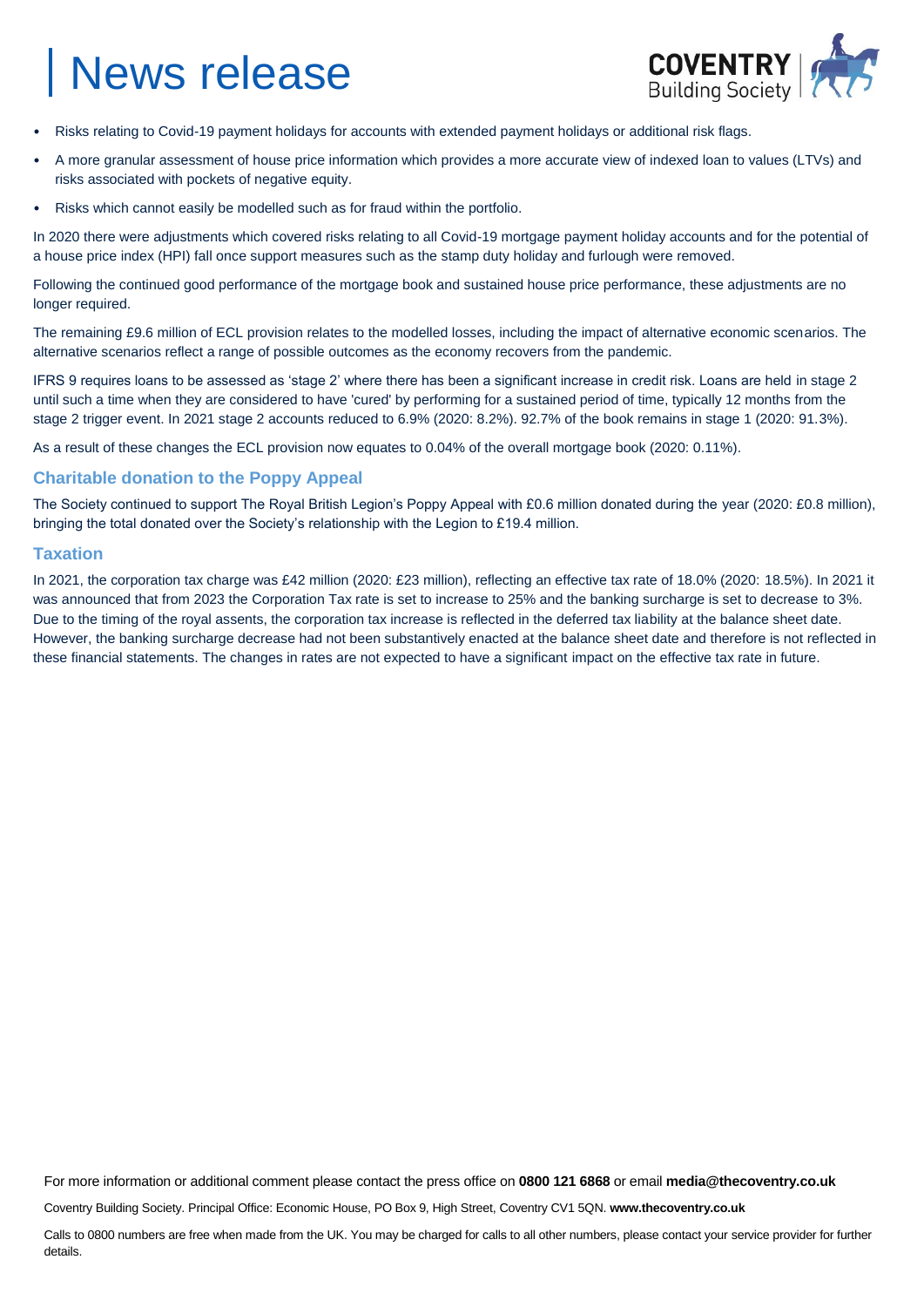

### **Balance Sheet**

### **Overview**

Mortgage balances grew by £3.1 billion and liquidity increased by £0.3 billion. Retail savings balances grew by £1.7 billion and wholesale funding increased by £1.5 billion.

Mortgage growth was funded by a mix of growth in retail savings and wholesale funding.

A summarised Balance Sheet is set out below:

|                                                 | 2021     | 2020     |
|-------------------------------------------------|----------|----------|
|                                                 | £m       | £m       |
| <b>Assets</b>                                   |          |          |
| Loans and advances to customers                 | 46,620.6 | 43,482.8 |
| Liquidity                                       | 7,622.0  | 7,314.5  |
| Other                                           | 287.1    | 701.0    |
| <b>Total assets</b>                             | 54,529.7 | 51,498.3 |
|                                                 |          |          |
| <b>Liabilities</b>                              |          |          |
| Retail savings                                  | 39,890.2 | 38,151.1 |
| Wholesale funding                               | 11,907.3 | 10,367.9 |
| Subordinated liabilities and subscribed capital | 56.9     | 67.2     |
| Other                                           | 215.7    | 706.0    |
| <b>Total liabilities</b>                        | 52,070.1 | 49,292.2 |
|                                                 |          |          |
| <b>Equity</b>                                   |          |          |
| General reserve                                 | 2,012.6  | 1,835.1  |
| Other equity instruments                        | 415.0    | 415.0    |
| Other                                           | 32.0     | (44.0)   |
| <b>Total equity</b>                             | 2,459.6  | 2,206.1  |
| <b>Total liabilities and equity</b>             | 54,529.7 | 51,498.3 |

### **Loans and advances to customers**

Our lending strategy remains focused on high quality, low loan to value first charge mortgages within the prime residential market. These loans are primarily distributed through third party intermediaries, giving the Society a regionally diverse mortgage portfolio in a costeffective way.

In 2021, we advanced a record £9.6 billion of mortgages (2020: £6.7 billion) and mortgage balances grew by £3.1 billion (2020: £1.2 billion). The year on year growth in mortgages of 7.2% was above mortgage market growth of 4.6%<sup>11</sup> resulting in our market share increasing to 3.0% (2020: 2.9%).

We also repurchased two buy to let loan portfolios totalling £0.5 billion. The loans were previously originated by the Society and have been recognised within loans and advances to customers from the point of repurchase.

The Society seeks to adjust growth in response to market pricing and funding conditions; as a result of this growth was moderated in the second half of the year with balance growth of £0.7 billion compared with £2.4 billion in the first six months of the year.

New lending on owner-occupier homes accounted for 65% of total new lending in 2021 (2020: 60%) at an average LTV of 65.7% (2020: 65.5%). During the year the Society introduced a range of 95% LTV loans to support first time buyers entering the market. The number of first time buyer loans advanced was 7,100, an increase from 3,200 in 2020.

Total mortgage assets at 31 December 2021 stood at £46.6 billion (2020: £43.4 billion) which comprised £27.4 billion of owner-occupier loans (2020: £25.7 billion) and £19.2 billion buy to let loans (2020: £17.7 billion). The balance weighted indexed LTV of the mortgage book at 31 December 2021 reduced to 50.9%<sup>12</sup> (2020: 52.8%).

Possessions and forbearance have remained low with 27 cases in possession at the year end (2020: 22), with forbearance levels having increased by 27.1% year on year in value terms and 13.9% in number of cases as the Society continues to support its customers following the Covid-19 pandemic. Despite these increases, the Society continues to have very low arrears with only 0.10% of mortgage

For more information or additional comment please contact the press office on **0800 121 6868** or email **media@thecoventry.co.uk**

Coventry Building Society. Principal Office: Economic House, PO Box 9, High Street, Coventry CV1 5QN. **www.thecoventry.co.uk**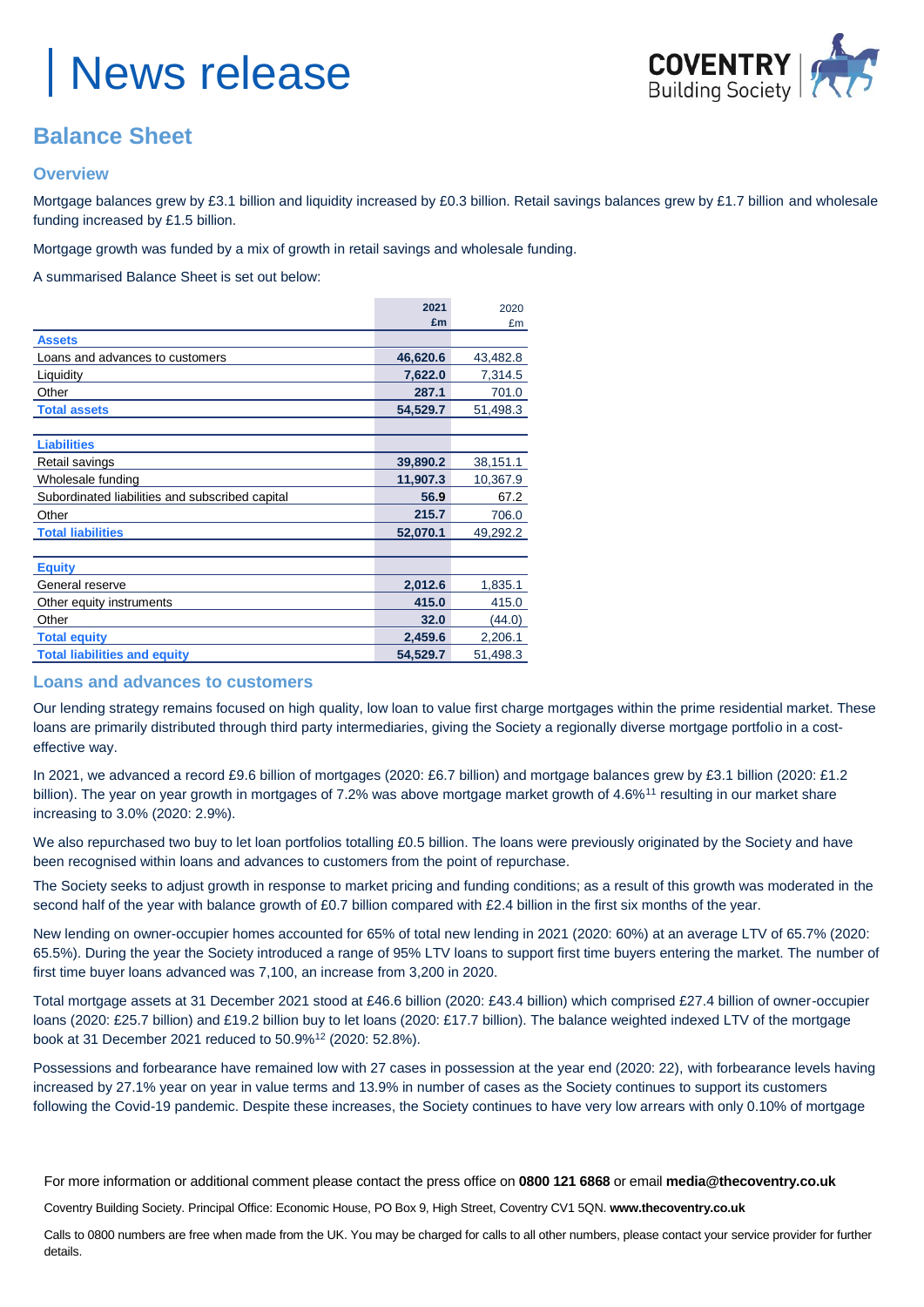

balances where arrears are more than 2.5% of the balance (2020: 0.09%) at 31 December 2021 compared with the latest available industry average of 0.67%<sup>13</sup>.

### **Liquidity**

Liquidity assets increased to £7.6 billion (2020: £7.3 billion) as we maintained a prudent liquidity buffer, demonstrated by our Liquidity Coverage Ratio (LCR) remaining high at 187% (2020: 179%), significantly above the minimum regulatory requirement.

Liquid assets are principally held in deposits at the Bank of England and UK Government investment securities. This means that asset quality remains very high with 98% of the portfolio rated Aaa–Aa3 (2020: 93%). 99% of liquid assets are held in UK sovereign or UK financial institutions (2020: 98%).

Included in liquid assets are £0.7 billion of assets held at fair value through other comprehensive income (FVOCI). As at 31 December 2021, the balance on the FVOCI reserve was a £5 million gain, net of tax (2020: £2 million gain, net of tax).

### **Retail funding**

Retail savings increased in the year by £1.7 billion to £39.9 billion (2020: £38.2 billion), representing growth of 4.6%, compared with market growth of 7.8%<sup>11</sup>. As a result, the Society's savings market share reduced slightly to 2.4%<sup>11</sup> (2020: 2.5%).

The Society continued to support the cash ISA market, increasing our market share to 6.5%<sup>11</sup> (2020: 6.3%).

Our lower growth relative to the household savings market followed a particularly strong savings performance at the end of 2020. Market growth was also strong in current accounts, products that are not offered by the Society.

Our mortgage book continues to be predominantly funded by retail savings with 86% of mortgage loans funded in this way (2020: 88%).

### **Wholesale funding**

We use wholesale funding to diversify our sources of funding, enabling growth and lowering risk, which then benefits savings members through better savings rates and mortgage customers through enabling us to offer more competitive long-term rates.

Wholesale funding increased by £1.5 billion in the year to £11.9 billion (2020: £10.4 billion) with further drawdowns from the Term Funding Scheme with additional incentives for Small and Medium Sized Enterprises (TFSME).

Wholesale issuances during the year included £0.3 billion from an inaugural issuance in senior non-preferred debt and £0.4 billion issued through the Economic Master Issuer Retail Mortgage Backed Securities (RMBS) programme which was recognised in the year with two industry awards. A further EURO €0.8 billion covered bond was issued in July 2021. There was £5.25 billion of Central Bank Term Funding (TFSME) outstanding as at 31 December 2021 (2020: £4.55 billion).

### **Equity**

The Society's equity is predominantly made up of 137 years of retained profits in the general reserve and Additional Tier 1 (AT 1) capital. The Society made post-tax profits of £191 million in the year and total equity increased £0.3 billion to £2.5 billion, reflecting a £29 million distribution to AT 1 capital holders and movements in the cash flow hedge reserve.

### **Pension fund**

The pension scheme assets and liabilities are recorded in the Society's accounts and the overall position was a surplus of £29 million at the end of 2021 (2020: £10 million). These assets and liabilities are impacted by market movements and the increase in the year was driven by the growth in UK corporate bond yields and the updated valuation of the pension scheme assets. The Society continues to monitor the pension scheme to ensure that there is no scheme deficit over the medium term.

### **Regulatory capital**

We hold capital to protect members against future losses. As we grow our mortgage book the amount of capital we need to hold to meet the Capital Requirements Directive (CRD) IV increases.

The Society's CRD IV capital position<sup>14</sup> as at 31 December 2021 is summarised below. During the year, the capital resources increased to £2,337 million, primarily through the increase in Common Equity Tier 1 (CET 1) driven by profit after tax of £191 million.

The increase in capital, together with a 2% decrease in risk weighted assets (RWAs), has increased our CET 1 ratio to 36.2% (2020: 33.0%).

For more information or additional comment please contact the press office on **0800 121 6868** or email **media@thecoventry.co.uk**

Coventry Building Society. Principal Office: Economic House, PO Box 9, High Street, Coventry CV1 5QN. **www.thecoventry.co.uk**